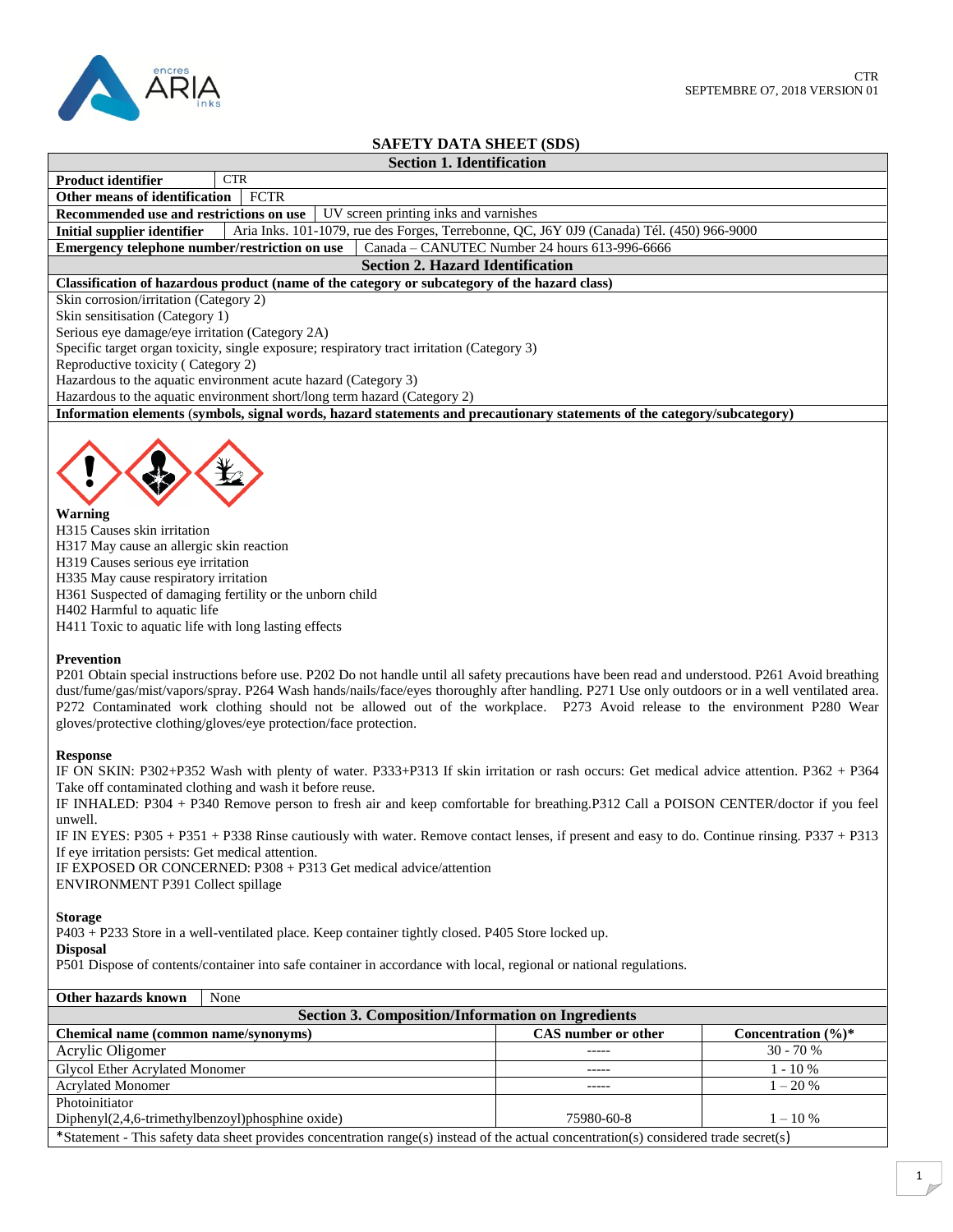

| <b>Section 4. First-Aid Measures</b><br>IF INHALED: If overexposure remove person to fresh air and keep comfortable for breathing. If not breathing, give artificial<br><b>Inhalation</b> |                                                                                                                                                       |                   |                                               |                                                                                  |
|-------------------------------------------------------------------------------------------------------------------------------------------------------------------------------------------|-------------------------------------------------------------------------------------------------------------------------------------------------------|-------------------|-----------------------------------------------|----------------------------------------------------------------------------------|
|                                                                                                                                                                                           | respiration or give oxygen by trained personnel. If symptoms persist, seek medical attention.                                                         |                   |                                               |                                                                                  |
| <b>Ingestion</b>                                                                                                                                                                          | IF SWALLOWED: Immediately call a doctor. Do NOT induce vomiting. Prevent aspiration of vomit. Rinse mouth thoroughly                                  |                   |                                               |                                                                                  |
|                                                                                                                                                                                           | with water. Never give anything by mouth if the victim is rapidly losing consciousness, or is unconscious or convulsing.                              |                   |                                               |                                                                                  |
| Skin contact                                                                                                                                                                              | IF ON SKIN: Remove contaminated clothing, wash immediately with soap and water (20 - 30 minutes). If skin irritation                                  |                   |                                               |                                                                                  |
|                                                                                                                                                                                           | occurs: Get medical attention. Wash contaminated clothing before reuse. Discard or decontaminate footwear before reuse.                               |                   |                                               |                                                                                  |
| Eye contact                                                                                                                                                                               | IF IN EYES, Rinse cautiously with water for several minutes (20 - 30 minutes). Remove contact lenses, if present and easy to                          |                   |                                               |                                                                                  |
|                                                                                                                                                                                           | do. Continue rinsing. If eye irritation persists: Get medical attention.                                                                              |                   |                                               |                                                                                  |
|                                                                                                                                                                                           | Most important symptoms and effects (acute or delayed)                                                                                                |                   |                                               | Causes skin irritation. May cause an allergic skin reaction. Causes serious eye  |
|                                                                                                                                                                                           |                                                                                                                                                       |                   |                                               | irritation. May cause respiratory irritation. Suspected of damaging fertility or |
|                                                                                                                                                                                           |                                                                                                                                                       | the unborn child. |                                               |                                                                                  |
|                                                                                                                                                                                           | Indication of immediate medical attention/special treatment                                                                                           |                   |                                               | In all cases, call a doctor. Do not forget this document.                        |
|                                                                                                                                                                                           |                                                                                                                                                       |                   | <b>Section 5. Fire-Fighting Measures</b>      |                                                                                  |
|                                                                                                                                                                                           | Specific hazards of the hazardous product (hazardous combustion products)                                                                             |                   |                                               |                                                                                  |
|                                                                                                                                                                                           | Carbon monoxide and dioxide, nitrogen oxides, acrid fumes and smoke.                                                                                  |                   |                                               |                                                                                  |
|                                                                                                                                                                                           | Suitable and unsuitable extinguishing media                                                                                                           |                   |                                               |                                                                                  |
|                                                                                                                                                                                           |                                                                                                                                                       |                   |                                               |                                                                                  |
|                                                                                                                                                                                           | In case of fire: Use Carbon dioxide, dry chemical, foam, water spray, water.                                                                          |                   |                                               |                                                                                  |
|                                                                                                                                                                                           | Special protective equipment and precautions for fire-fighters                                                                                        |                   |                                               |                                                                                  |
|                                                                                                                                                                                           | During a fire, irritating/toxic fumes may be generated. Do not enter fire area without proper protection. Firefighters should wear proper protective  |                   |                                               |                                                                                  |
| equipment as required.                                                                                                                                                                    |                                                                                                                                                       |                   |                                               |                                                                                  |
|                                                                                                                                                                                           |                                                                                                                                                       |                   | <b>Section 6. Accidental Release Measures</b> |                                                                                  |
|                                                                                                                                                                                           | Personal precautions, protective equipment and emergency procedures                                                                                   |                   |                                               |                                                                                  |
|                                                                                                                                                                                           | Evacuate non-emergency personnel. Isolate the area and prevent access. Control source of the leak. Ensure clean-up is conducted by trained            |                   |                                               |                                                                                  |
|                                                                                                                                                                                           | personnel only. All persons dealing with clean-up should wear the appropriate protective equipment (See Section 8). Prevent the spill spread into     |                   |                                               |                                                                                  |
|                                                                                                                                                                                           | drains, sewers, water supplies, or soil. Eliminate all ignition sources (no smoking, flares, sparks or flames) in immediate area. Take precautionary  |                   |                                               |                                                                                  |
|                                                                                                                                                                                           | measures against static discharges. All equipment used when handling the product must be grounded. Do not touch or walk through spilled               |                   |                                               |                                                                                  |
| material.                                                                                                                                                                                 |                                                                                                                                                       |                   |                                               |                                                                                  |
|                                                                                                                                                                                           | Methods and materials for containment and cleaning up                                                                                                 |                   |                                               |                                                                                  |
|                                                                                                                                                                                           | Avoid prolonged exposure. Stop leak if you can do it without risk. Spill should be contained with inert material and disposed into suitable retaining |                   |                                               |                                                                                  |
|                                                                                                                                                                                           | area. Do not touch or walk through spilled material. Small volumes of liquid may be contained or absorbed into an appropriate absorbent. Keep away    |                   |                                               |                                                                                  |
|                                                                                                                                                                                           | from all watercourses. Do not flush down storm or sanitary sewer. Dispose of in accordance with local, provincial and federal regulations.            |                   |                                               |                                                                                  |
|                                                                                                                                                                                           |                                                                                                                                                       |                   | <b>Section 7. Handling and Storage</b>        |                                                                                  |
| <b>Precautions for safe handling</b>                                                                                                                                                      |                                                                                                                                                       |                   |                                               |                                                                                  |
|                                                                                                                                                                                           | Obtain special instructions before use. Do not handle until all safety precautions have been read and understood. Avoid breathing                     |                   |                                               |                                                                                  |
|                                                                                                                                                                                           | dust/fume/gas/mist/vapors/spray. Wash hands/nails/face/eyes thoroughly after handling. Use only outdoors or in a well ventilated area.                |                   |                                               |                                                                                  |
|                                                                                                                                                                                           | Contaminated work clothing should not be allowed out of the workplace. Avoid release to the environment. Wear gloves/protective                       |                   |                                               |                                                                                  |
|                                                                                                                                                                                           | clothing/gloves/eye protection/face protection.                                                                                                       |                   |                                               |                                                                                  |
| Conditions for safe storage, including any incompatibilities                                                                                                                              |                                                                                                                                                       |                   |                                               |                                                                                  |
| Store in a cool, well-ventilated area. Keep container closed when not in use. Do not handle or store near open flames, heat or other sources of                                           |                                                                                                                                                       |                   |                                               |                                                                                  |
| ignition. Store away from incompatible materials (Section 10). Inspect all incoming containers to make sure they are properly labeled and not                                             |                                                                                                                                                       |                   |                                               |                                                                                  |
| damaged. Storage area should be clearly identified, clear of obstruction and accessible only to trained personnel. Inspect periodically for damage                                        |                                                                                                                                                       |                   |                                               |                                                                                  |
| or leaks. Storage temperature: 15 - 27 °C.                                                                                                                                                |                                                                                                                                                       |                   |                                               |                                                                                  |
| <b>Section 8. Exposure Controls/Personal Protection</b>                                                                                                                                   |                                                                                                                                                       |                   |                                               |                                                                                  |
| Control parameters (biological limit values or exposure limit values and source of those values)                                                                                          |                                                                                                                                                       |                   |                                               |                                                                                  |
| Exposure limits: ACGIH - TLV-TWA Not available                                                                                                                                            |                                                                                                                                                       |                   |                                               |                                                                                  |
|                                                                                                                                                                                           | Appropriate engineering controls                                                                                                                      |                   |                                               |                                                                                  |
|                                                                                                                                                                                           | Use product in well-ventilated areas. Do not spray the product. Local exhaust ventilation system is recommended to maintain concentrations of         |                   |                                               |                                                                                  |
| contaminants below exposure limits. Supply emergency safety/quick-drench shower, eyewash station and washing facilities available in work area                                            |                                                                                                                                                       |                   |                                               |                                                                                  |
| and near handling area. Where such systems are not effective, wear suitable personal protection equipment which performs satisfactorily and                                               |                                                                                                                                                       |                   |                                               |                                                                                  |
| meets recognized standards.                                                                                                                                                               |                                                                                                                                                       |                   |                                               |                                                                                  |
| Individual protection measures/personal protective equipment                                                                                                                              |                                                                                                                                                       |                   |                                               |                                                                                  |
| Gloves: Neopren gloves or equivalent; Clothing: use suitable protective clothing to prevent any possibility of skin contact; Respiratory: Not                                             |                                                                                                                                                       |                   |                                               |                                                                                  |
| required if working area is well ventilated. Use a NIOSH approved respirators if the exposure limits are unknown; Equipment: Safety glasses,                                              |                                                                                                                                                       |                   |                                               |                                                                                  |
| chemical resistant. Special instructions for protection and hygiene: Wash hands/nails/face thoroughly after handling. Do not eat, drink or smoke                                          |                                                                                                                                                       |                   |                                               |                                                                                  |
| when using this product. Practice good personal hygiene after using this material. Remove and wash contaminated work clothing before re-use.                                              |                                                                                                                                                       |                   |                                               |                                                                                  |
|                                                                                                                                                                                           | Educate and train employees in the safe use and handling of this product. Follow all label instructions.                                              |                   |                                               |                                                                                  |
| <b>Section 9. Physical and Chemical Properties</b>                                                                                                                                        |                                                                                                                                                       |                   |                                               |                                                                                  |
| Liquid<br>Not available<br>Appearance, physical state/colour<br>Vapour pressure                                                                                                           |                                                                                                                                                       |                   |                                               |                                                                                  |
| Odour                                                                                                                                                                                     | Slightly acrylic odour                                                                                                                                |                   | Vapour density                                | Not available                                                                    |
| <b>Odour threshold</b>                                                                                                                                                                    | Not available                                                                                                                                         |                   | <b>Relative density</b>                       | Not available                                                                    |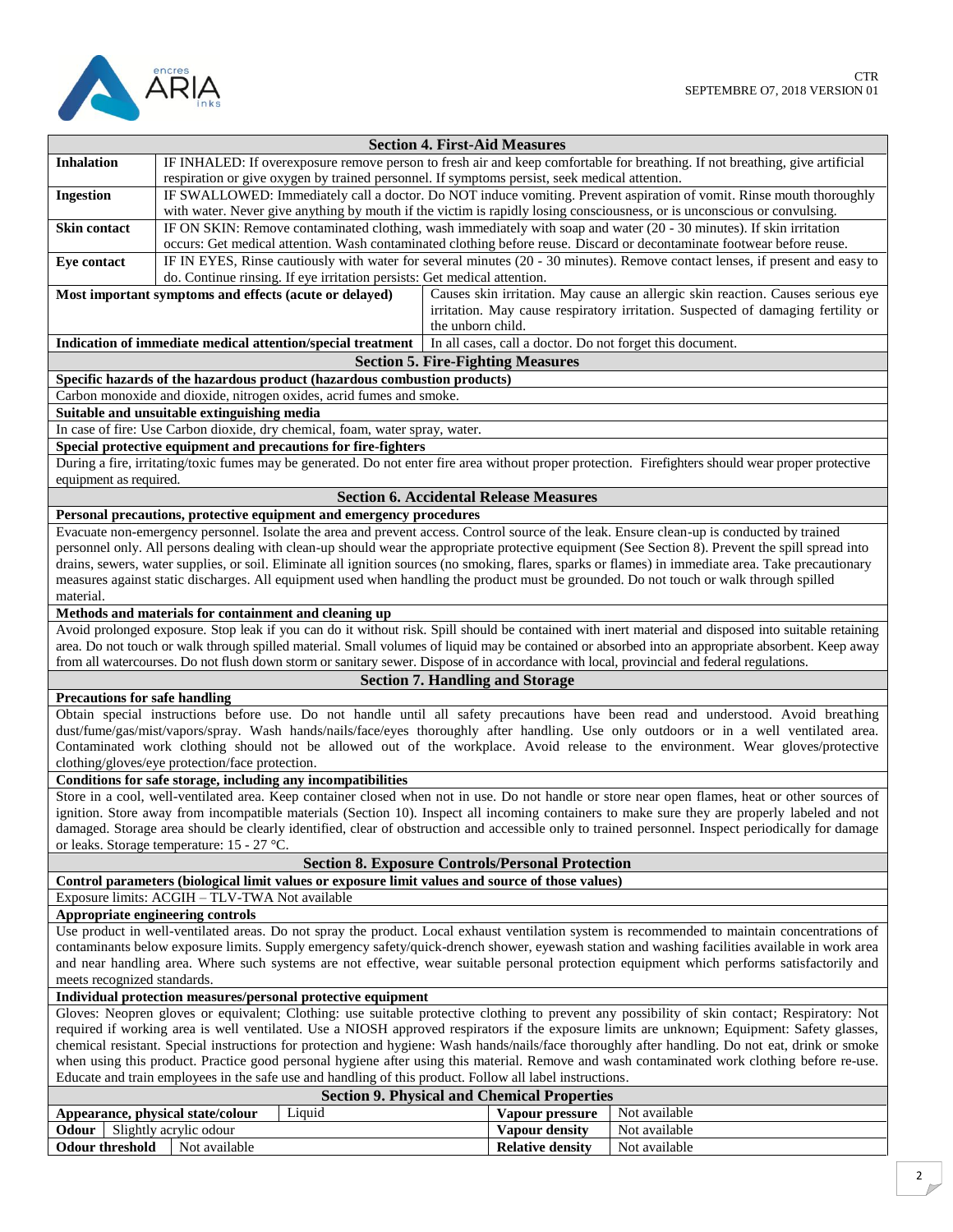

| Not available<br>pH                                                                                                                                                                       | <b>Solubility</b><br>Insoluble                               |  |  |
|-------------------------------------------------------------------------------------------------------------------------------------------------------------------------------------------|--------------------------------------------------------------|--|--|
| Melting/freezing point<br>Not available                                                                                                                                                   | <b>Partition coefficient - n-octanol/water</b> Not available |  |  |
| Initial boiling point/range<br>Not available                                                                                                                                              | <b>Auto-ignition temperature</b><br>Not available            |  |  |
| $>100\degree C(212\degree F)$<br><b>Flash point</b>                                                                                                                                       | <b>Decomposition temperature</b><br>Not available            |  |  |
| <b>Evaporation rate</b><br>Not available                                                                                                                                                  | Viscosity  <br>Not available                                 |  |  |
| <b>Flammability (solids and gases)</b><br>Not available                                                                                                                                   | <b>VOC</b><br>Not available                                  |  |  |
| Upper and lower flammability/explosive limits<br>Not available                                                                                                                            | <b>Other</b><br>None known                                   |  |  |
| <b>Section 10. Stability and Reactivity</b>                                                                                                                                               |                                                              |  |  |
|                                                                                                                                                                                           |                                                              |  |  |
| Reactivity                                                                                                                                                                                |                                                              |  |  |
| Stable under normal conditions.                                                                                                                                                           |                                                              |  |  |
| <b>Chemical stability</b>                                                                                                                                                                 |                                                              |  |  |
| Yes, Stable under the recommended storage and handling conditions prescribed.                                                                                                             |                                                              |  |  |
| <b>Possibility of hazardous reactions</b>                                                                                                                                                 |                                                              |  |  |
| Non under normal conditions of storage and use.                                                                                                                                           |                                                              |  |  |
| Conditions to avoid (static discharge, shock or vibration)                                                                                                                                |                                                              |  |  |
| Heat and sun light; the product must be stored in a dry and dark area; the temperature must not exceed $27^{\circ}$ C.                                                                    |                                                              |  |  |
| <b>Incompatible materials</b>                                                                                                                                                             |                                                              |  |  |
| Avoid contact with strong oxidizing agents, peroxides or other polymerisation initiators, strong acid or bases, metallic powders or pigments.                                             |                                                              |  |  |
| <b>Hazardous decomposition products</b>                                                                                                                                                   |                                                              |  |  |
| Carbon mono and dioxide, nitrogen oxides, other toxic fumes.                                                                                                                              |                                                              |  |  |
| <b>Section 11. Toxicological Information</b>                                                                                                                                              |                                                              |  |  |
| Information on the likely routes of exposure (inhalation, ingestion, skin and eye contact)                                                                                                |                                                              |  |  |
| Causes skin irritation. May cause an allergic skin reaction. Causes serious eye irritation. May cause respiratory irritation. Suspected of damaging                                       |                                                              |  |  |
| fertility or the unborn child.                                                                                                                                                            |                                                              |  |  |
| Symptoms related to the physical, chemical and toxicological characteristics                                                                                                              |                                                              |  |  |
| No specific information available.                                                                                                                                                        |                                                              |  |  |
| Delayed and immediate effects (chronic effects from short-term and long-term exposure)                                                                                                    |                                                              |  |  |
| Skin Sensitization – May cause allergic skin reaction. Respiratory Sensitization – May cause severe respiratory system irritation;                                                        |                                                              |  |  |
| Germ Cell Mutagenicity – Not available; Carcinogenicity – Not available; Reproductive Toxicity – Not available;                                                                           |                                                              |  |  |
| Specific Target Organ Toxicity — Single Exposure - Not available; Specific Target Organ Toxicity — Repeated Exposure - Not available;                                                     |                                                              |  |  |
| Aspiration Hazard - May cause respiratory sensitization. Repeated or prolonged inhalation may cause toxic effects; Health Hazards Not                                                     |                                                              |  |  |
| Otherwise Classified - No data available.                                                                                                                                                 |                                                              |  |  |
| Numerical measures of toxicity (ATE; $LD_{50}$ & $LC_{50}$ )                                                                                                                              |                                                              |  |  |
| Acrylic Oligomer LD <sub>50</sub> Oral – No data; LD <sub>50</sub> Dermal – Rat > 5000 mg/kg; LC <sub>50</sub> Inhalation – No data; Acrylated Monomer LD <sub>50</sub> Oral – Rat > 5000 |                                                              |  |  |
| mg/kg; LD <sub>50</sub> Dermal – Rabbit 3600 mg/kg; LC <sub>50</sub> Inhalation – Rat 4hr No data; CAS 75980-60-8 LD <sub>50</sub> Oral – Rat 5000 mg/kg; LD <sub>50</sub> Dermal –       |                                                              |  |  |
| Rat 2000 mg/kg; LC <sub>50</sub> Inhalation – Not data <sup>3</sup> ; ATE not available in this document.                                                                                 |                                                              |  |  |
| <b>Section 12. Ecological Information</b>                                                                                                                                                 |                                                              |  |  |
| Ecotoxicity (aquatic and terrestrial information)                                                                                                                                         |                                                              |  |  |
| Fish toxicity Acrylic Oligomer LC50 $> = 100$ mg/l (Brachydanio rerio - 96h); LC50 28.5 mg/l (Oncorhychus mykiss - 96h); Acrylated                                                        |                                                              |  |  |
| Monomer LC50 1 - 10 mg/l (Freshwater - 96h); CAS: 75980-60-8: LC50: ~ 6.53 mg/L (Oryzias latipes, 48h);                                                                                   |                                                              |  |  |
| Invertebrate toxicity Acrylic Oligomer EC50 1 - 10 mg/l (Daphnia magna - 48h); CAS: 75980-60-8: EC50: 3.53 mg/L (48h, Daphnia magna);                                                     |                                                              |  |  |
| Aquatic plant and Algae toxicity Acrylic Oligomer EC50 > 0.17 mg/L (Pseudokirchneriella subspicatus 96h); EC50 > 0.04 mg/L                                                                |                                                              |  |  |
| (Desmodesmus subspicatus 72h); Acrylated Monomer EC50 Test Growth Inhibition 1 - 10 mg/L (Algae 72h); CAS 75980-60-8 EC20 > 1000                                                          |                                                              |  |  |
| mg/L (Activated sludge 3h); $EC80 > 1000$ mg/L (Activated sludge 3h)                                                                                                                      |                                                              |  |  |
| CAS: 75980-60-8: Water degradation (%) 70-80: 14 days;<br>Persistence and degradability                                                                                                   |                                                              |  |  |
| <b>Bioaccumulative potential</b><br>CAS: 75980-60-8: (BCF: $\sim$ 22 - 32, Freshwater fish;                                                                                               |                                                              |  |  |
| No data available<br><b>Mobility</b> in soil                                                                                                                                              |                                                              |  |  |
| Harmful to aquatic life. Toxic to aquatic life with long lasting effects.<br>Other adverse effects                                                                                        |                                                              |  |  |
| <b>Section 13. Disposal Considerations</b>                                                                                                                                                |                                                              |  |  |
| Information on safe handling for disposal/methods of disposal/contaminated packaging                                                                                                      |                                                              |  |  |
| Dispose of contents/container into safe container in accordance with local, regional or national regulations.                                                                             |                                                              |  |  |
| <b>Section 14. Transport Information</b>                                                                                                                                                  |                                                              |  |  |
| UN number; Proper shipping name; Class(es); Packing group (PG) of the TDG Regulations                                                                                                     |                                                              |  |  |
| Non regulated                                                                                                                                                                             |                                                              |  |  |
| UN number; Proper shipping name; Class(es); Packing group (PG) of the IMDG (maritime)                                                                                                     |                                                              |  |  |
| Non regulated                                                                                                                                                                             |                                                              |  |  |
| UN number; Proper shipping name; Class(es); Packing group (PG) of the IATA (air)                                                                                                          |                                                              |  |  |
| Non regulated                                                                                                                                                                             |                                                              |  |  |
| Special precautions (transport/conveyance)<br>None                                                                                                                                        |                                                              |  |  |
| <b>Environmental hazards (IMDG or other)</b><br>None                                                                                                                                      |                                                              |  |  |
|                                                                                                                                                                                           |                                                              |  |  |